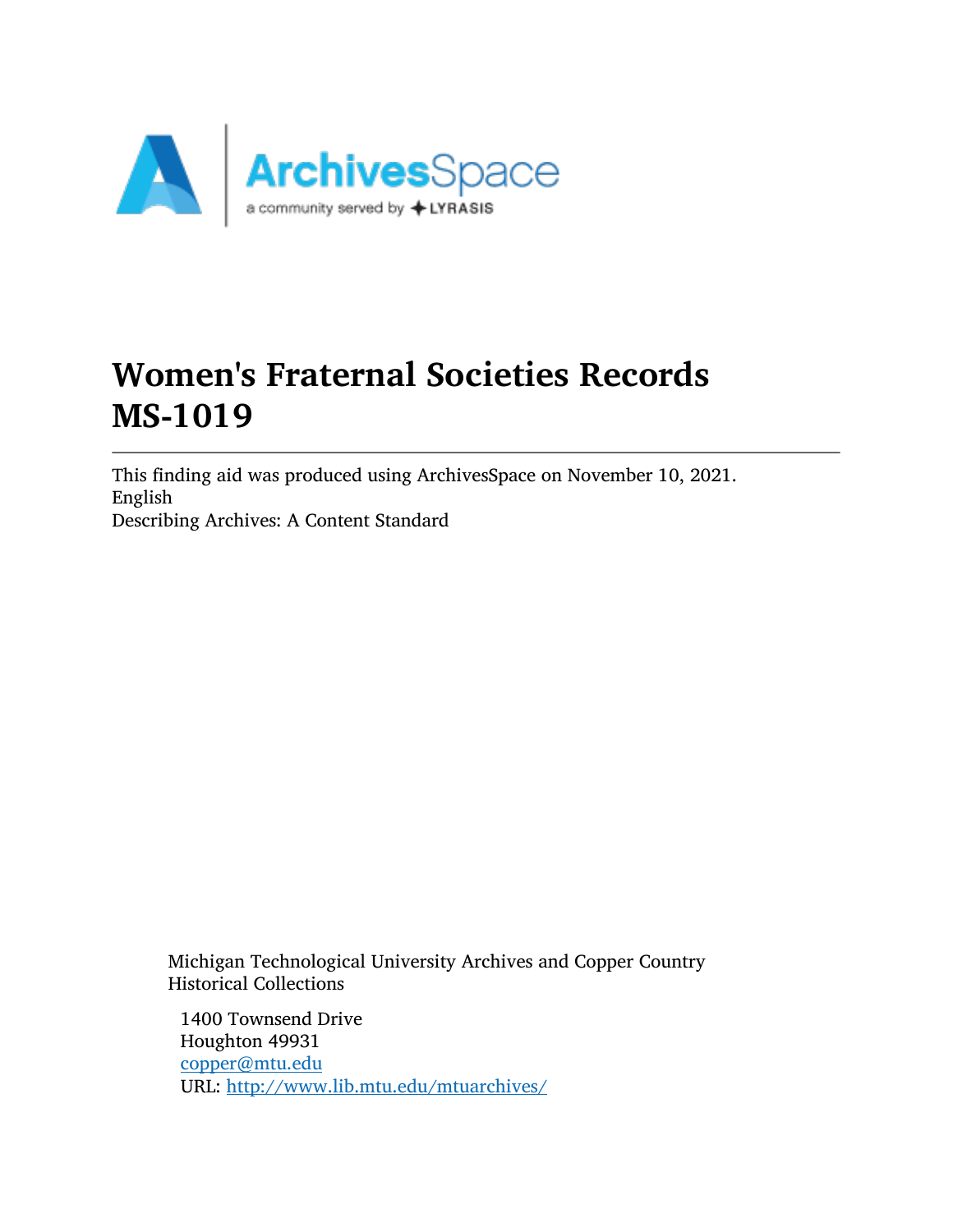# <span id="page-1-0"></span>**Table of Contents**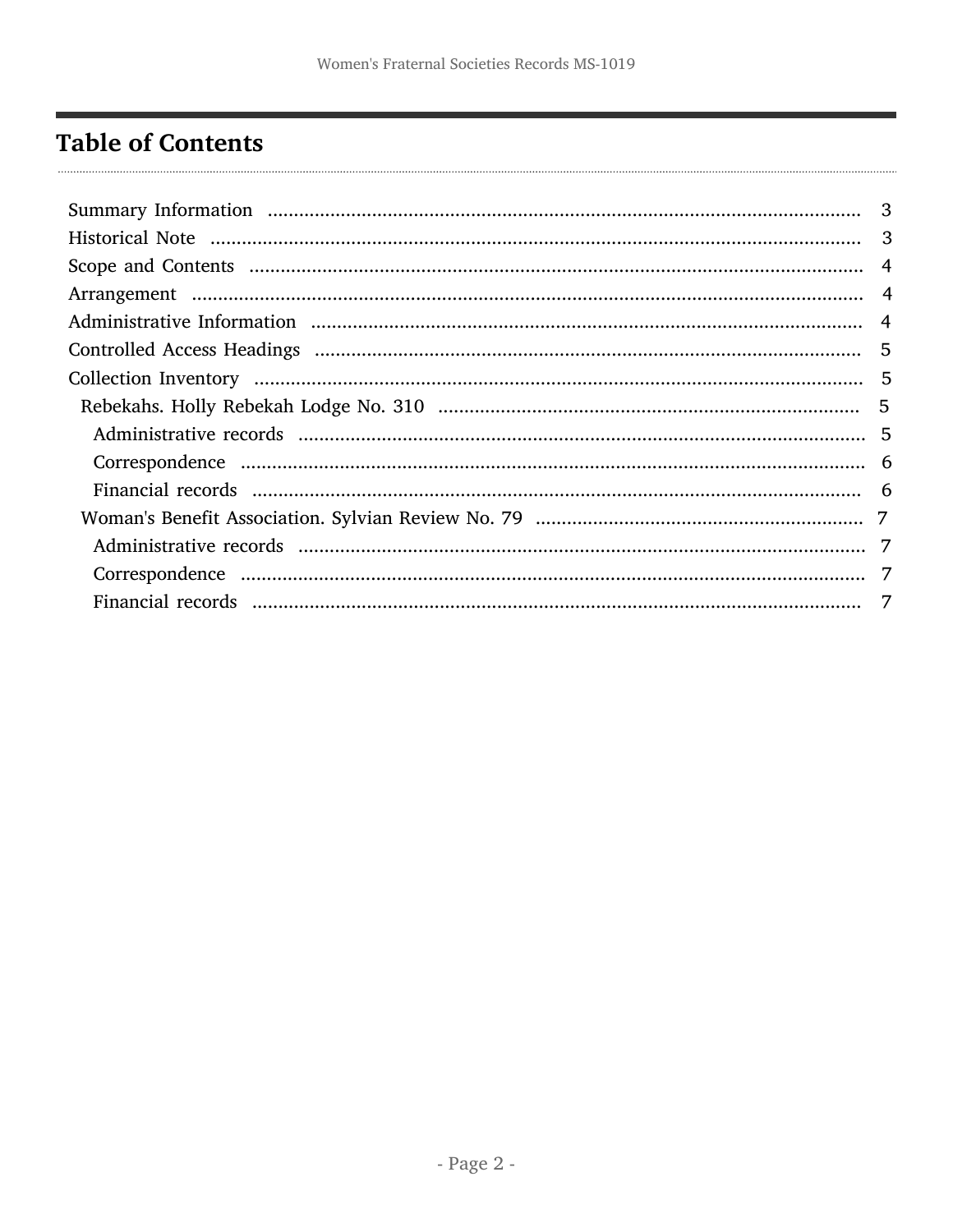### <span id="page-2-0"></span>Summary Information

| <b>Repository:</b><br><b>Creator:</b> | Michigan Technological University Archives and Copper<br><b>Country Historical Collections</b><br>Rebekahs. Holly Lodge No. 310 (Hancock, Mich.) |  |  |
|---------------------------------------|--------------------------------------------------------------------------------------------------------------------------------------------------|--|--|
| <b>Creator:</b>                       | Woman's Benefit Association. Sylvian Review No. 79 (Hancock,<br>Mich.)                                                                           |  |  |
| Title:                                | Women's fraternal societies records                                                                                                              |  |  |
| ID:                                   | MS-1019                                                                                                                                          |  |  |
| Date [inclusive]:                     | undated, 1897-1941                                                                                                                               |  |  |
| Physical<br>Description:              | 1.88 cubic feet (2 manuscript boxes and 4 flat boxes)                                                                                            |  |  |
| Language of the<br><b>Material:</b>   | English.                                                                                                                                         |  |  |
| <b>Mixed Materials</b><br>[box]:      | $1-6$                                                                                                                                            |  |  |
| Abstract:                             | Records, 1897-1941, of Copper Country women's fraternal<br>societies.                                                                            |  |  |

#### Preferred Citation

MS-1019, Women's Fraternal Societies Records, Michigan Technological University Archives and Copper Country Historical Collections, Houghton, MI.

^ [Return to Table of Contents](#page-1-0)

# <span id="page-2-1"></span>Historical Note

Daughters of Rebekah The Rebekahs (originally the Daughters of Rebekah) is an international service-oriented organization and branch of the Independent Order of Odd Fellows (I.O.O.F.), a non-political international fraternal organization founded in 1819. The Rebekah lodges were initially established as the female auxiliary of the Odd Fellows, but has subsequently allowed admittance of both female and male members. The mission of the Rebekahs has been similar to that of the Odd Fellows in that it serves as a means functions within a mission aimed at personal and social development growth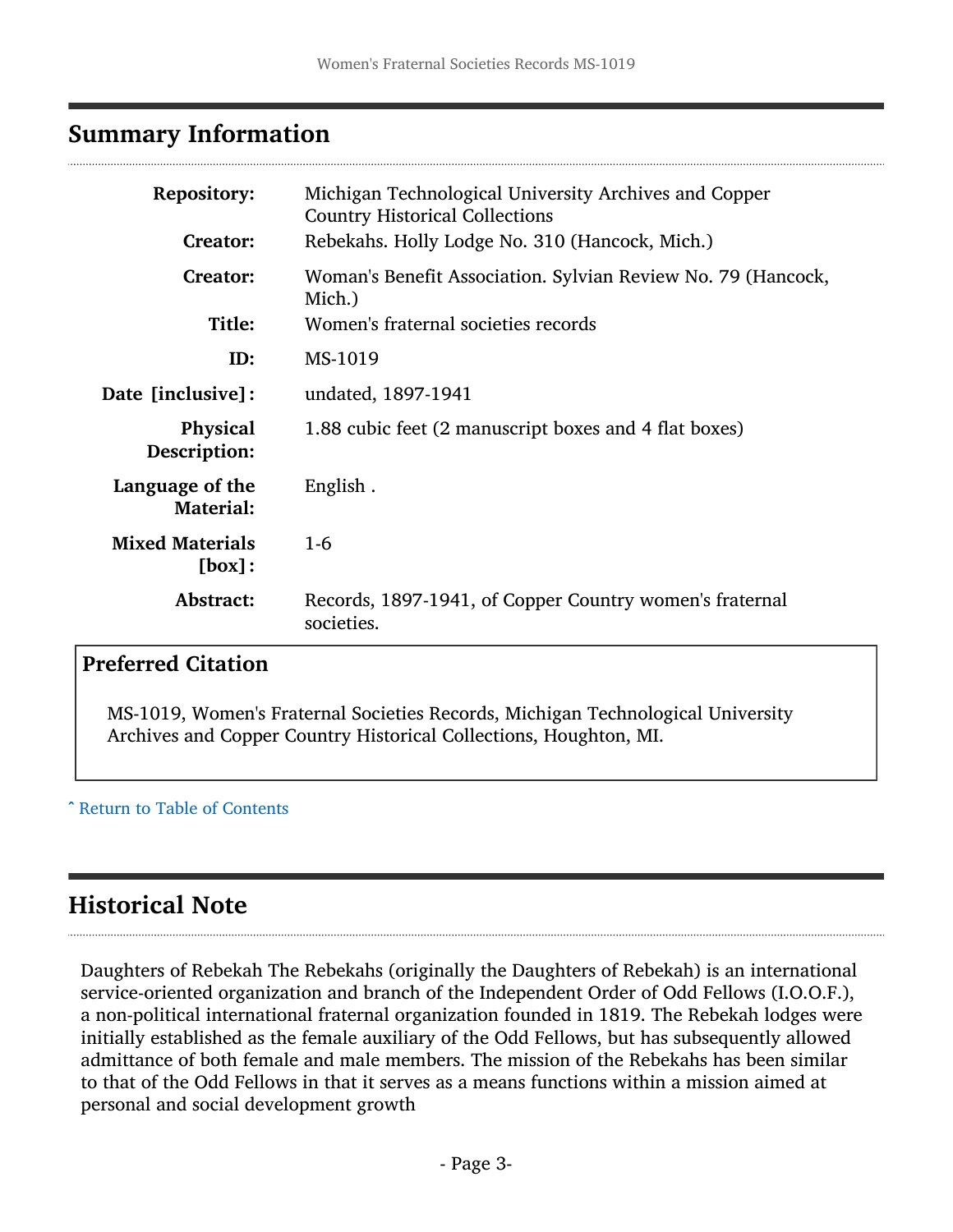Woman's Benefit Association The Woman's Benefit Association was founded as a nonprofit life insurance organization by Sabina "Bina" West Miller on October 1, 1892 in Port Huron, Michigan. Its earliest foundations stem from the Knights of the Maccabees fraternal organization, which was originally only opened to men, and then as the Ladies of the Modern Maccabees. The organization's name was changed to the Woman's Benefit Association in the early 20th Century. The W.B.A. was founded primarily as a dues-paying network and support group exclusively for women with local chapters throughout the United States.

^ [Return to Table of Contents](#page-1-0)

## <span id="page-3-0"></span>Scope and Contents

Records, 1897-1941, of Copper Country women's fraternal societies. Included in the collection are records from the Holly Rebekah Lodge No. 310, a branch of the Order of Odd Fellows, and the Sylvian Review No. 79 of the Woman's Benefit Association, both of Hancock, Michigan. The collection includes administrative records such as meeting minutes, rolls of officers, forms, and certificates; correspondence, and financial records including cash books, receipts, and dues.

^ [Return to Table of Contents](#page-1-0)

#### <span id="page-3-1"></span>Arrangement

The collection is arranged into two series. Series I comprises the Holly Rebekah Lodge material and includes subseries for Administrative records, Correspondence, and Financial records. Records under each subseries are arranged alphabetically. Series II consists of the Woman's Benefit Association records and includes the same subseries as Series I, also arranged alphabetically thereunder.

^ [Return to Table of Contents](#page-1-0)

# <span id="page-3-2"></span>Administrative Information

#### Publication Statement

Michigan Technological University Archives and Copper Country Historical Collections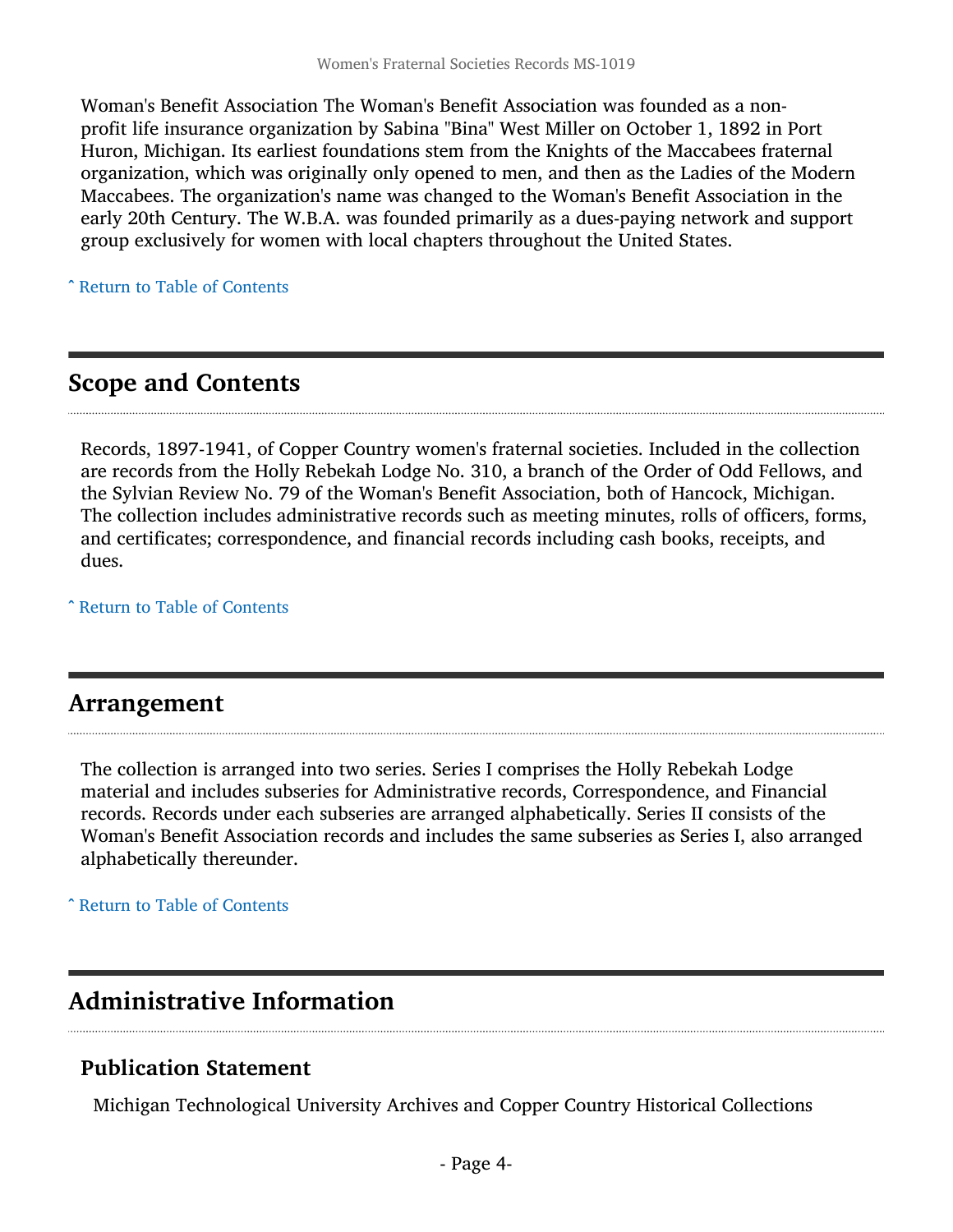1400 Townsend Drive Houghton 49931 [copper@mtu.edu](mailto:copper@mtu.edu) URL: <http://www.lib.mtu.edu/mtuarchives/>

#### Conditions Governing Access

Available for use in the Michigan Technological University Archives and Copper Country Historical Collections.

#### Conditions Governing Use

Various copying restrictions apply. Guidelines are available from Michigan Technological University Archives & Copper Country Historical Collections.

^ [Return to Table of Contents](#page-1-0)

### <span id="page-4-0"></span>Controlled Access Headings

- Fraternal organizations -- Michigan -- Upper Peninsula
- Women -- Societies and clubs -- Michigan -- Hancock
- Hancock (Mich.)
- Advertisements
- **Correspondence**
- Financial records
- Ledgers (Account books)
- Membership lists
- **Minutes**
- Receipts (Financial records)

## <span id="page-4-1"></span>Collection Inventory

#### <span id="page-4-2"></span>Rebekahs. Holly Rebekah Lodge No. 310

#### <span id="page-4-3"></span>Administrative records

| Title/Description       | <b>Instances</b> |          |
|-------------------------|------------------|----------|
| Advertisements, undated | box 1            | folder 1 |
| Blank forms, undated    | box 1            | folder 2 |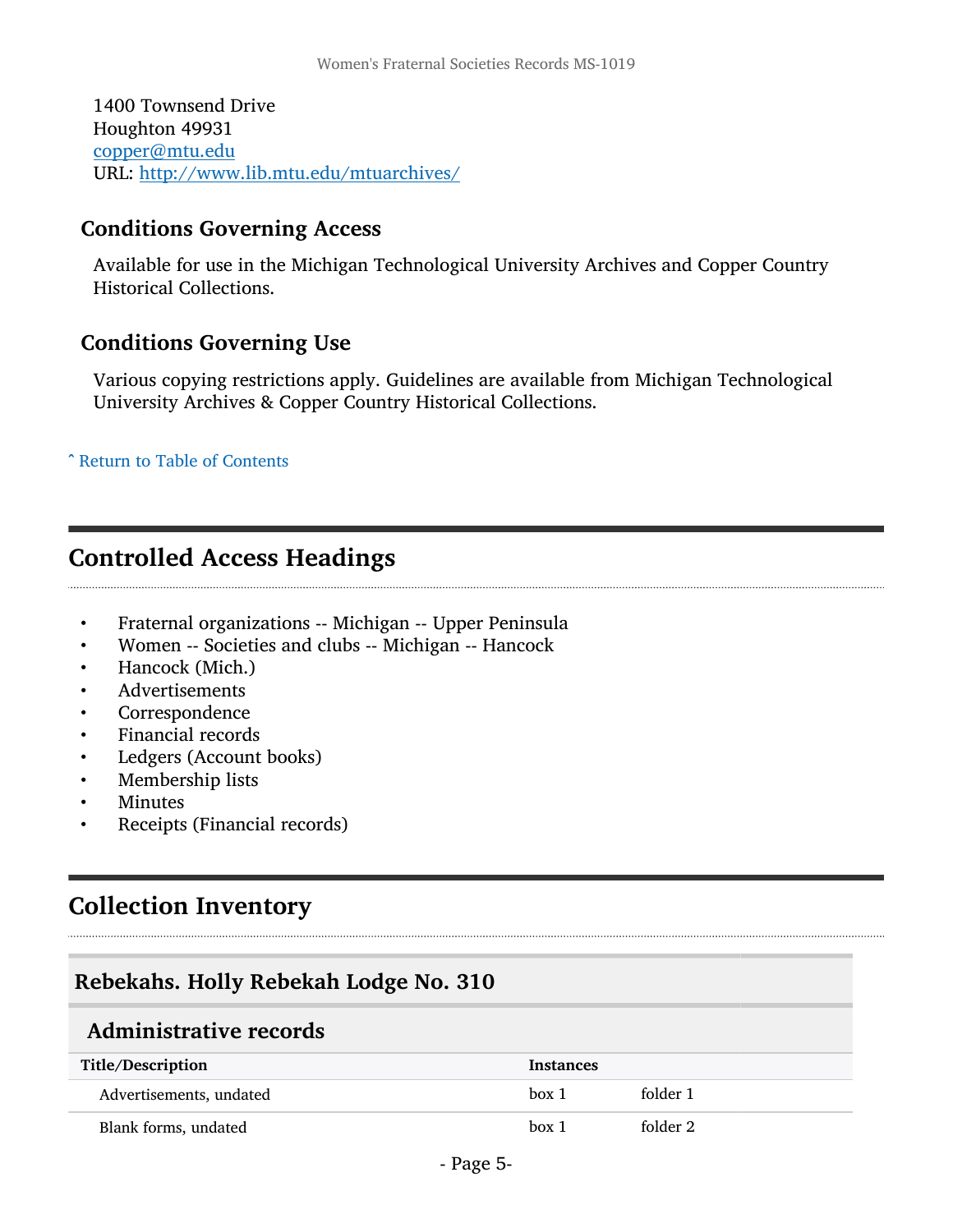| Certificates, 1906-1932                             | box 1 | folder 3   |
|-----------------------------------------------------|-------|------------|
| Copper Country Odd Fellows Association bylaws, 1915 | box 1 | folder 4   |
| Daily journal of proceeding, 1927                   | box 1 | folder 5   |
| Meeting minutes, 1897-1914, 1929-1936               | box 3 | volume 1-3 |
| Petitions, 1912                                     | box 1 | folder 6   |
| Photograph, unidentified, undated                   | box 1 | folder 7   |
| Rebekah degree ode list, undated                    | box 1 | folder 8   |
| Roll of officers, 1908-1918, 1918-1927              | box 4 | volume 4-5 |
| Reports, rough drafts, 1930-1932                    | box 1 | folder 9   |
| Semi-annual and annual reports, 1911-1917           | box 1 | folder 10  |

# <span id="page-5-0"></span>Correspondence

| Title/Description                 | <b>Instances</b> |           |
|-----------------------------------|------------------|-----------|
| Business letters, 1917, 1927-1932 | box 1            | folder 11 |
| Correspondence, undated           | box 1            | folder 12 |
| Empty envelopes, 1912, 1928-1932  | box 1            | folder 13 |
| Letters, dues, 1928-1932          | box 1            | folder 14 |
| Letters, miscellaneous, 1918-1932 | box 1            | folder 15 |
| Letters, official, 1928-1931      | box 1            | folder 16 |
| Miscellaneous noted, 1914, 1930   | box 1            | folder 17 |
| Thank you notes, 1913-1932        | box 1            | folder 18 |

# <span id="page-5-1"></span>Financial records

| Title/Description            | <b>Instances</b> |           |
|------------------------------|------------------|-----------|
| Accounts, 1933-1934          | box 1            | folder 19 |
| Bank statements, 1919        | box 1            | folder 20 |
| Business receipts, 1916-1932 | box 1            | folder 21 |
| Cash book, 1917-1922         | box 4            | volume 6  |
| Cash receipts, 1913-1916     | box 4            | volume 7  |
| Checks, 1919-1932            | box 1            | folder 22 |
| Deposit slips, 1919-1934     | box 1            | folder 23 |
| Dues, 1897-1911              | box 4            | volume 8  |
| Dues, 1910-1917              | box 5            | volume 9  |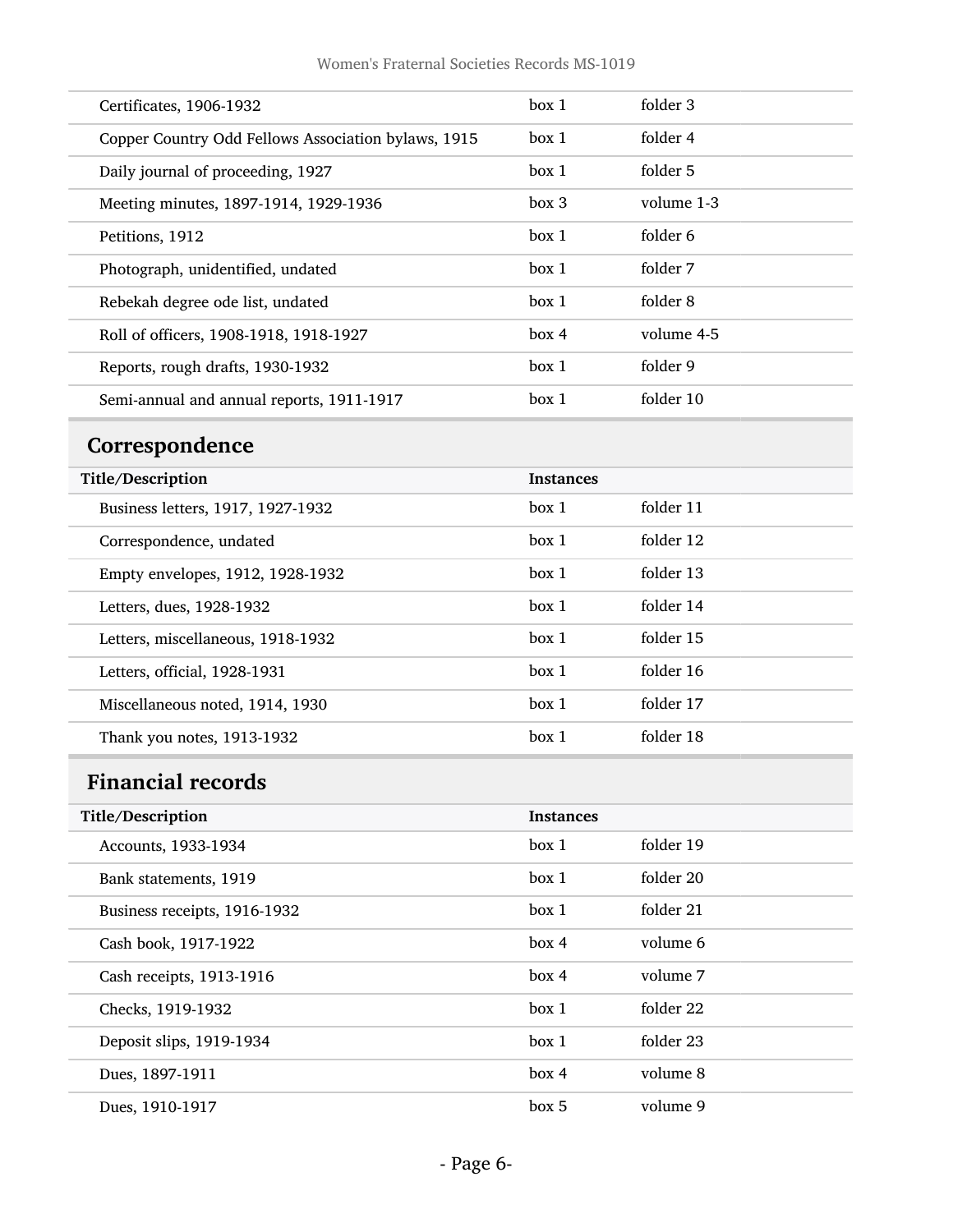| Dues, 1916-1936                           | box 5 | volume 10 |
|-------------------------------------------|-------|-----------|
| Handwritten budget notes, 1928-1932       | box 1 | folder 24 |
| Miscellaneous bank notes, 1913, 1926-1932 | box 1 | folder 25 |
| Receipt books, 1929-1939                  | box 1 | folder 26 |
| Receipt books, 1937-1941                  | box 1 | folder 27 |
| Treasurer's cash book, 1898-1916          | box 5 | volume 11 |

^ [Return to Table of Contents](#page-1-0)

# <span id="page-6-0"></span>Woman's Benefit Association. Sylvian Review No. 79

### <span id="page-6-1"></span>Administrative records

<span id="page-6-3"></span><span id="page-6-2"></span>

| Title/Description                                | <b>Instances</b> |            |
|--------------------------------------------------|------------------|------------|
| Advertisements, undated                          | box 2            | folder 1   |
| Combined membership record and ledger, 1927-1930 | box 6            | volume 1   |
| Combined membership record and ledger, 1931-1933 | box 6            | volume 2   |
| Notice of approval, 1914-1928                    | box 2            | folder 2   |
| Roll call of officers, 1932-1935                 | box 2            | folder 3   |
| Correspondence                                   |                  |            |
| Title/Description<br><b>Instances</b>            |                  |            |
| Correspondence, undated                          | box 2            | folder 4   |
| <b>Financial records</b>                         |                  |            |
| Title/Description                                | <b>Instances</b> |            |
| Balance shets, 1934-1935                         | box 2            | folder 5   |
| Bank note, 1937                                  | box 2            | folder 6   |
| Bank statements, 1932-1937                       | box 2            | folder 7-8 |
| Cash book, 1929-1930                             | box 5            | volume 12  |
| Checks, 1934                                     | box 2            | folder 9   |
| Dues, 1933                                       | box 2            | folder 10  |
| Monthly cash book, 1933                          | box 6            | volume 3   |
| Report of audits, 1930-1932                      | box 6            | volume 4   |
| Report of audits, 1934-1935                      | box 6            | volume 5   |
|                                                  |                  |            |

Report of audits, 1935-1937